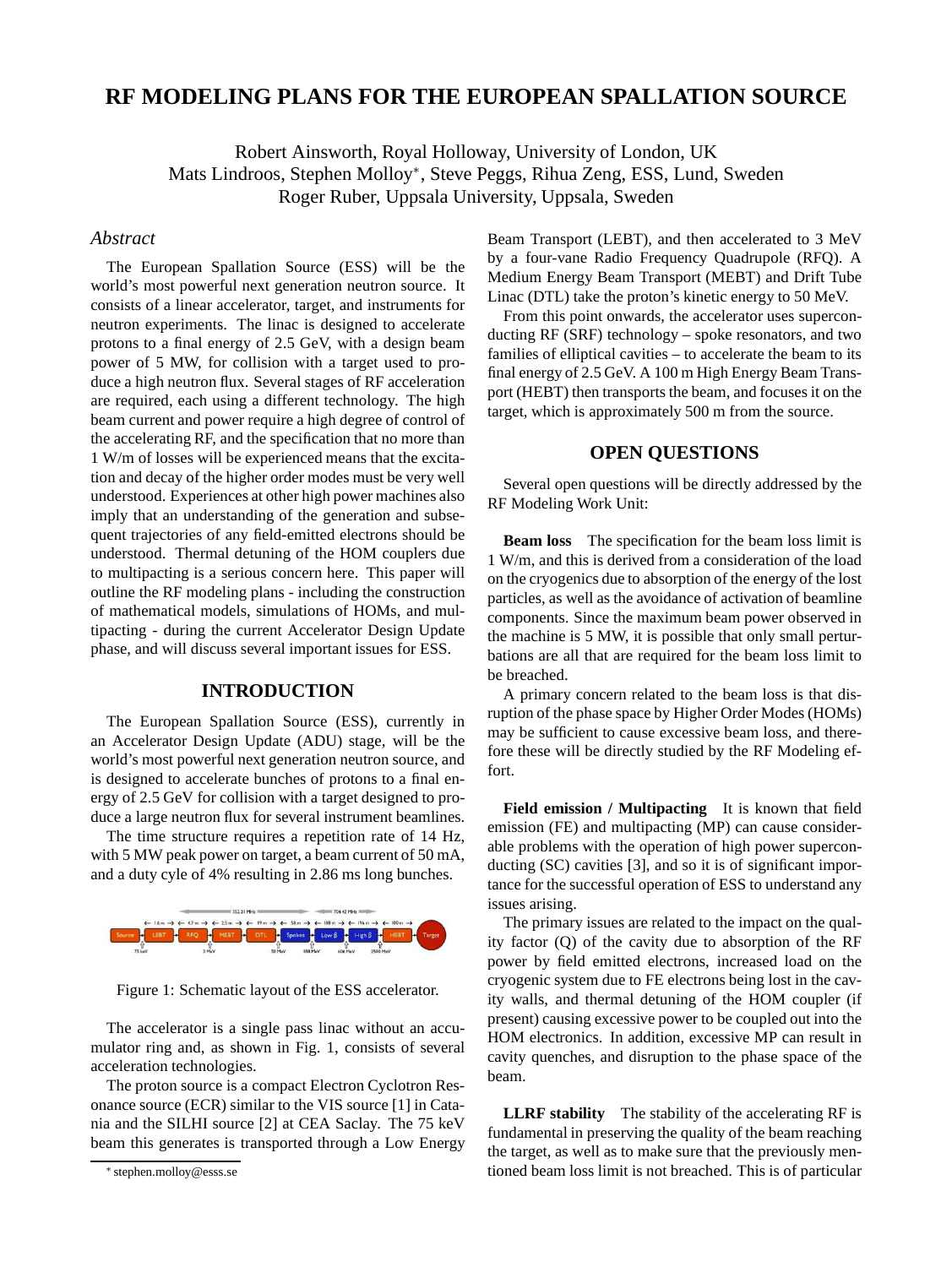importance in the case of a proton linac, since the quasirelativistic velocity of the particles implies that errors in phase/amplitude will result in a beam arrival time error at subsequent cavities, thereby allowing errors to accumulate along the length of the linac.

It may be seen that the beam loss and FE/MP questions are tightly correlated, and that they are part of the larger question on the installation, or not, of HOM couplers.

#### **RF-RELATED BEAM DYNAMICS**

It has been shown [4] that HOMs may cause significant disruption to the quality of the beam in high power proton linacs, and that this disruption is primarily caused by the coincidence of highly coupled RF modes with the frequency content of the beam.

Figure 2 shows the R/Q spectrum calculated for a high  $\beta$  elliptical cavity proposed for ESS where multiples of the bunch repetition rate (the "machine lines") have also been indicated. Note that these cavities will accelerate a range of particle velocities, and that the coupling, R/Q, is a function of the velocity, so it is the maximum value of the coupling within the beta range that is plotted.



Figure 2: Maximum R/Q within the beta range used by the cavity plotted against the frequency of the mode. The red lines indicate multiples of the 352 MHz bunch repetition rate.

In Fig. 2 it can be seen that several modes lie close to primary machine lines, and may therefore be considered to be a risk to the quality of the beam. In particular, the highly coupled modes lying just above the machine line at 1408 MHz require further investigation.

Beam dynamics studies mirroring those in [4] will commence soon, and their results will form an important part of the decision on the installation of HOM couplers.

### **FE/MP IN HOM COUPLERS**

Design proposals for HOM couplers for the elliptical cavities are shown in Figs. 3 and 4. Both of these rely on the standard technique of providing a broadband acceptance, but designing the structure to have a certain inductance and capacitance in order to strongly reject the frequency of the fundamental accelerating mode.



Figure 3: A re-scaled, "TESLA-style" HOM coupler.



Figure 4: The "Rostock design" for a HOM coupler.

The position of the so-called "notch" rejection frequency is very sensitive to the geometry, and so it is possible for thermal expansion induced by absorption of FE/MP electrons to alter this in such a way that significant amounts of the high amplitude accelerating mode are coupled out through these ports, resulting in Q-droop and electronics damage.

FE/MP simulations using the ACE3P codes [5] have begun. The trajectories of electrons emitted around the inner walls of the couplers were simulated, with a postprocessing step involving scaling any resonances by a typical<sup>1</sup> Secondary Electron Yield (SEY) for niobium (see Fig. 5).



Figure 5: SEY curve used in the postprocessing of the simulation results.

Figure 6 shows a comparison of the MP behaviour of the two HOM couplers. It can be seen that the coupler shown in Fig. 3 displays a large band of MP, this is of a much lower amplitude that the narrow band observed for the coupler in Fig. 4.

Remaining questions for this study are:

- 1. To what extent may the MP bands in Fig. 6 be lessened by RF processing during commisioning of the accelerator?
- 2. Through the addition of ridges, or by some minor

<sup>&</sup>lt;sup>1</sup>Data taken from the Fishpact [6] tutorial.